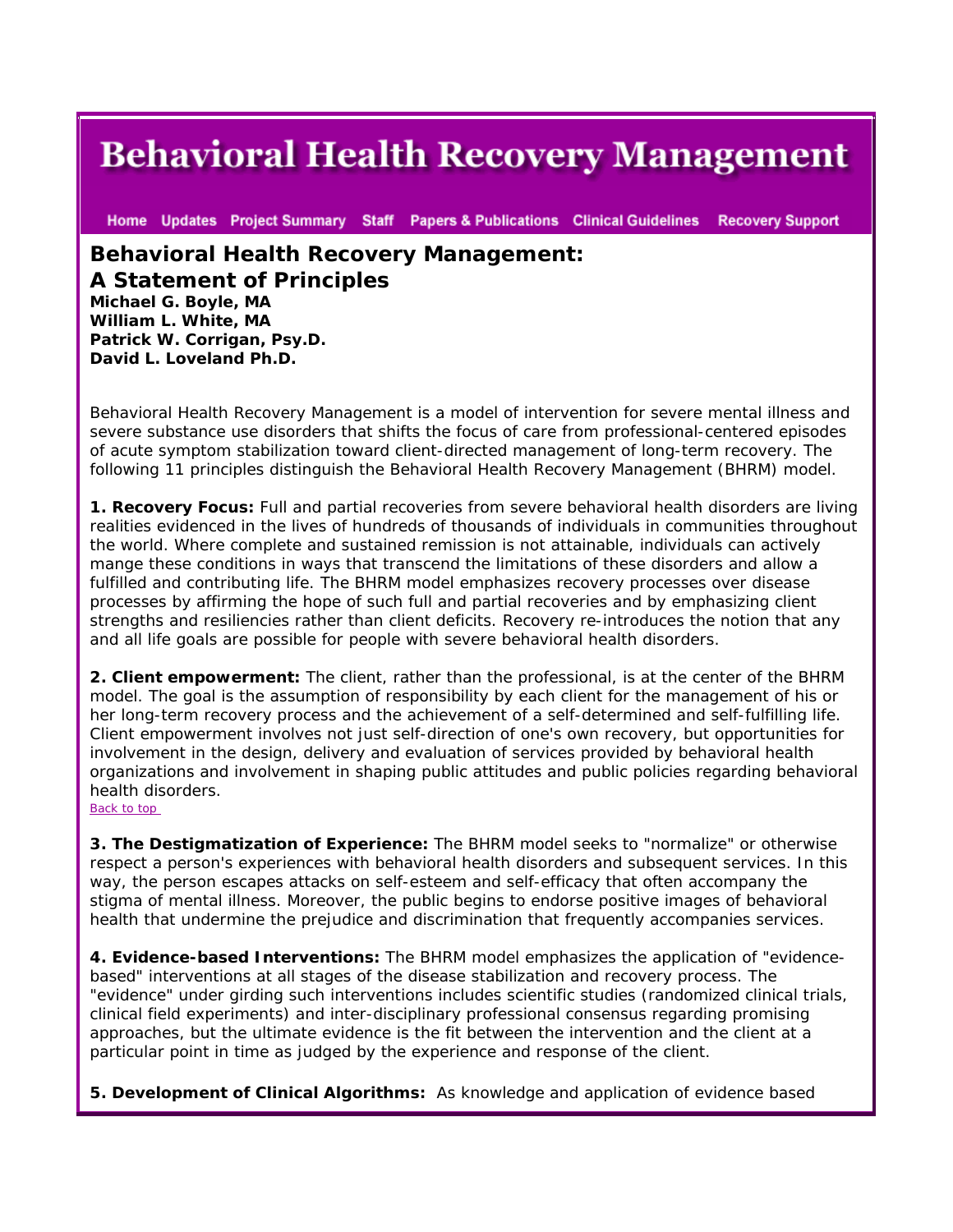practices advance, the challenge becomes knowing what treatment approaches to use with specific individuals as they progress through the stages of change and stages of treatment. Medication algorithms have been developed that specify preferred first line prescriptions for specific diagnoses, dosing and time frames for evaluating the effects. Similar practice support algorithms are needed for clinicians utilizing psychosocial treatments.

## Back to top

**6. Application of Technology:** The rapid advances in technology must be applied to recovery from serious mental illness and addictions. Technology being utilized in other fields may be adopted or adapted to addressing behavioral health issues. While web based services and supports are currently being explored, what other technologies could be made available for treatment and recovery support? Is there an application for GPS, nanotechnology or other developing scientific advances? Many technologies could be applied today while we await the miracles that will arise from the human gnome project through fields such as genetic engineering and bioinformatics.

**7. Service Integration:** Based on the recognition that severe disorders heighten vulnerability for other disorders and problems, the BHRM model seeks to coordinate categorically segregated services into an integrated response focused on the person rather than territorial ownership of the person's problems. The goal is to mesh these historically isolated services into an integrated, recovery-oriented system of care. The BHRM model advocates multi-agency, multidisciplinary service models that can provide less fragmented and more holistic care.

**8. Recovery Partnership:** In the BHRM model, the traditional professional role of "expert" and "treater" progressively shifts to a recovery management partnership with the client. Within this partnership, the professional serves primarily as a "recovery consultant." The service relationship within the BHRM model is marked by continuity of contact in a primary service relationship (with a recovery consultant) over time--a relationship analogous to that between a physician and patient managing any health care problem characterized by chronicity and episodic acuity.

## [Ba](http://www.bhrm.org/papers/principles/BHRMprinciples.htm#top)ck to top

**[9.](http://www.bhrm.org/papers/principles/BHRMprinciples.htm#top) The Ecology of Recovery:** The family (as defined by the client) and community constitute a [reservoir of support for long-term recovery from behavioral health disorders. The BHRM model](http://www.bhrm.org/papers/principles/BHRMprinciples.htm#top)  [seeks to enhance the availability and the support capacities of family, intimate social networks](http://www.bhrm.org/papers/principles/BHRMprinciples.htm#top)  [and indigenous institutions \(e.g., mutual aid groups, churches\) to persons recovering from](http://www.bhrm.org/papers/principles/BHRMprinciples.htm#top)  [behavioral health disorders. The BHRM model also extends the locus of service delivery from](http://www.bhrm.org/papers/principles/BHRMprinciples.htm#top) the [professional environment to the natural environment of the client. One of the major goals of the](http://www.bhrm.org/papers/principles/BHRMprinciples.htm#top)  [BHRM model is to create the physical, psychological and social space within which recoveries can](http://www.bhrm.org/papers/principles/BHRMprinciples.htm#top)  [flourish in local communities.](http://www.bhrm.org/papers/principles/BHRMprinciples.htm#top) 

**[10](http://www.bhrm.org/papers/principles/BHRMprinciples.htm#top). Monitoring and Support Emphasis:** The BHRM model emphasizes the need for on-going [monitoring, feedback and encouragement, linkage to indigenous supports and, when necessary](http://www.bhrm.org/papers/principles/BHRMprinciples.htm#top)  [re-engagement and early re-intervention. This model of sustained monitoring and recovery](http://www.bhrm.org/papers/principles/BHRMprinciples.htm#top)  [support services contrasts with models that provide repeated episodes characterized by "asse](http://www.bhrm.org/papers/principles/BHRMprinciples.htm#top)ss, [admit, treat, and discharge," as is traditional in the treatment of substance use disorders. It also](http://www.bhrm.org/papers/principles/BHRMprinciples.htm#top)  [contrasts with mental health programs that focus on stabilization and maintenance of symptom](http://www.bhrm.org/papers/principles/BHRMprinciples.htm#top)  [suppression rather than on recovery and personal growth.](http://www.bhrm.org/papers/principles/BHRMprinciples.htm#top) 

**[11](http://www.bhrm.org/papers/principles/BHRMprinciples.htm#top). Continual Evaluation:** Service and support interventions must be matched not only to the